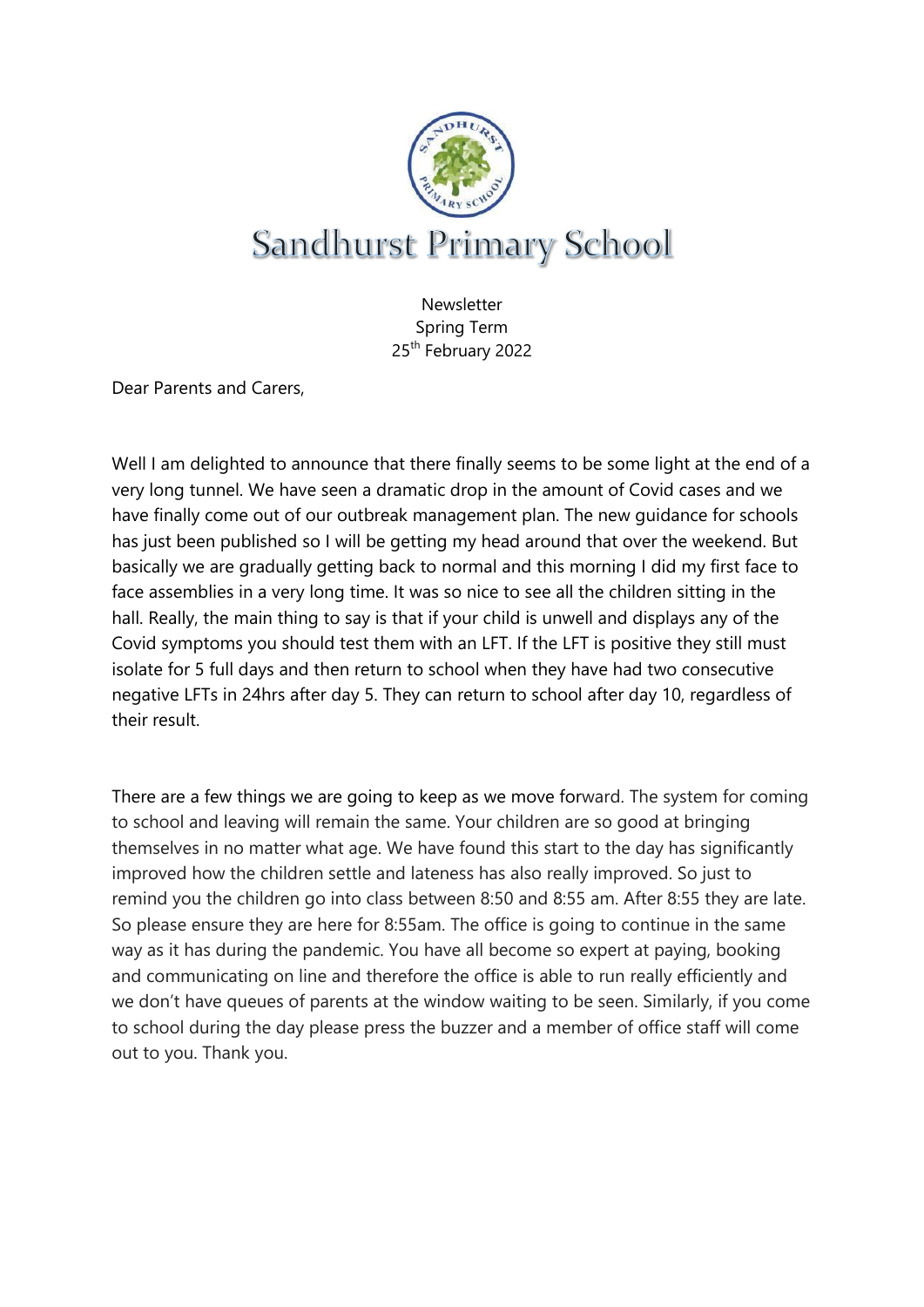Now I do know you are all desperate to come into the building and see what we are up to. Our Reception and Year 1 parents have never even been inside. Equally we are very excited about welcoming you all back in. So we have organised so events for you which we are very excited about.

Yr 1 parents and carers are all invited to a Maths Passport meeting next Wednesday 2<sup>nd</sup> March, 5:30pm

All parents and carers of all year groups are invited in to view your children's work from 8:45am until 9:30 am on Tuesday 8<sup>th</sup> March, Wednesday 9<sup>th</sup> March and Thursday 10<sup>th</sup> March. Please note this is not a chance to talk to the teacher but a chance to sit with your child while they show you all their hard work.

Reception parents and carers are invited to a welcome meeting at 2:00pm on Monday 14<sup>th</sup> March or 9:10am on Tuesday 15<sup>th</sup> March. At this meeting you will have the opportunity to meet other parents, ask Mrs Akinkugbe and myself questions and have a tour of the school.

On Monday 21st March there will be a chance to sample our Radish lunches in the playground at pick up time.

Yr 6 parents will be invited to our SATs meeting at 6:00pm on Thursday 24th March. We will explain how the SATs work, what you can do to support and revision packs will be available to buy.

On Sunday 15th May we will have the playground open so we can support our Sandhurst and Torridon Half Marathon. So either get your running gear on, or your cheer leading outfit!

We will then round off the May half term with a whole school, parent, carer, children and staff

Platinum Jubilee picnic in the playground on Friday 27<sup>th</sup> May.

So please put all those dates in your diary. (Dates attached)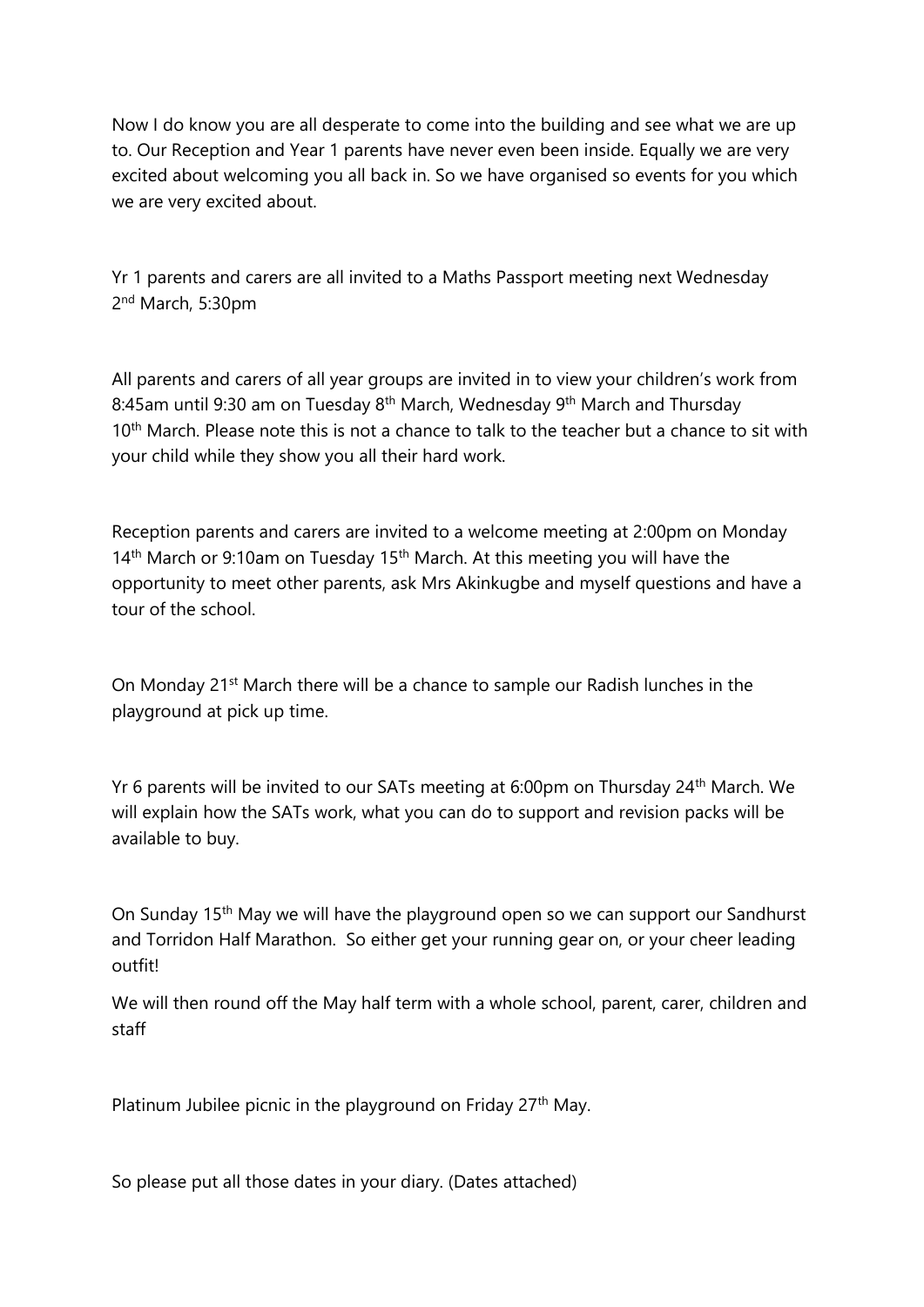#### **Learning This Week**

Nursery have had a really exciting week! 10 eggs arrived in an incubator and they predicted what might be inside. Then they watched eagerly as 8 fluffy chicks hatched from their eggs! They are drawing them and observing them closely (and waiting for the final 2 to hatch!). The Nursery is filled with the sound of chirping! They have also been learning the Spring Chicken song. In the Outside classroom, they have been using real hammers, pliers and screwdrivers with nails and wood. The windy weather also inspired them to make kites and fly them outside, holding super tightly to the strings!

In Reception, the children have been exploring the number nine. They have been finding the pairs of numbers that total nine, writing nine and counting to nine and back. In Literacy, children had opportunities to write independently as they shared their holiday news. They began their new topic and started to think about all the insects they already know and began to describe them. They have especially enjoyed observing Mrs Davies' Leaf insects, which now have a cosy corner in Star Class!

In year one this week the children came in to find their classrooms destroyed by a mysterious animal. They found video clues and an invitation to a tiger tea party. The children have been reading the story of the Tiger Who Came to Tea and have written their own versions of where the tiger went next. In maths they have been learning about length and height, they made whole class height charts and investigated how long each of their fingers are.

Year 2 have started their new topic Journeys and this week have journeyed into Space! In history, they have enjoyed finding out about the life of Mae C. Jemison and in English the children have created their own comics about making a rocket to explore a place of their choice. In maths the children have been using multiplication and division facts for the 2 and 5 multiplication tables to solve problems. In P.E. the children have started a new gym unit and have enjoyed exploring the way that different toys move.

Year 3 have been planning a Roman adventure story this week. In maths, they have been collecting and interpreting data from their class and presenting it in a bar chart. Year 3 really enjoyed starting the creative cog in Real PE this week. They have been practising their ball skills in a team and juggling with a partner. They have been learning the Latin root of some words and discussing which changes brought to Britain by the Romans have had the biggest impact.

This week in Maths year 4 have been adding and subtracting fractions, finding fractions greater than one, understanding equivalent fractions and converting improper fractions to mixed numbers. In English they have started reading a new text Beowulf. They have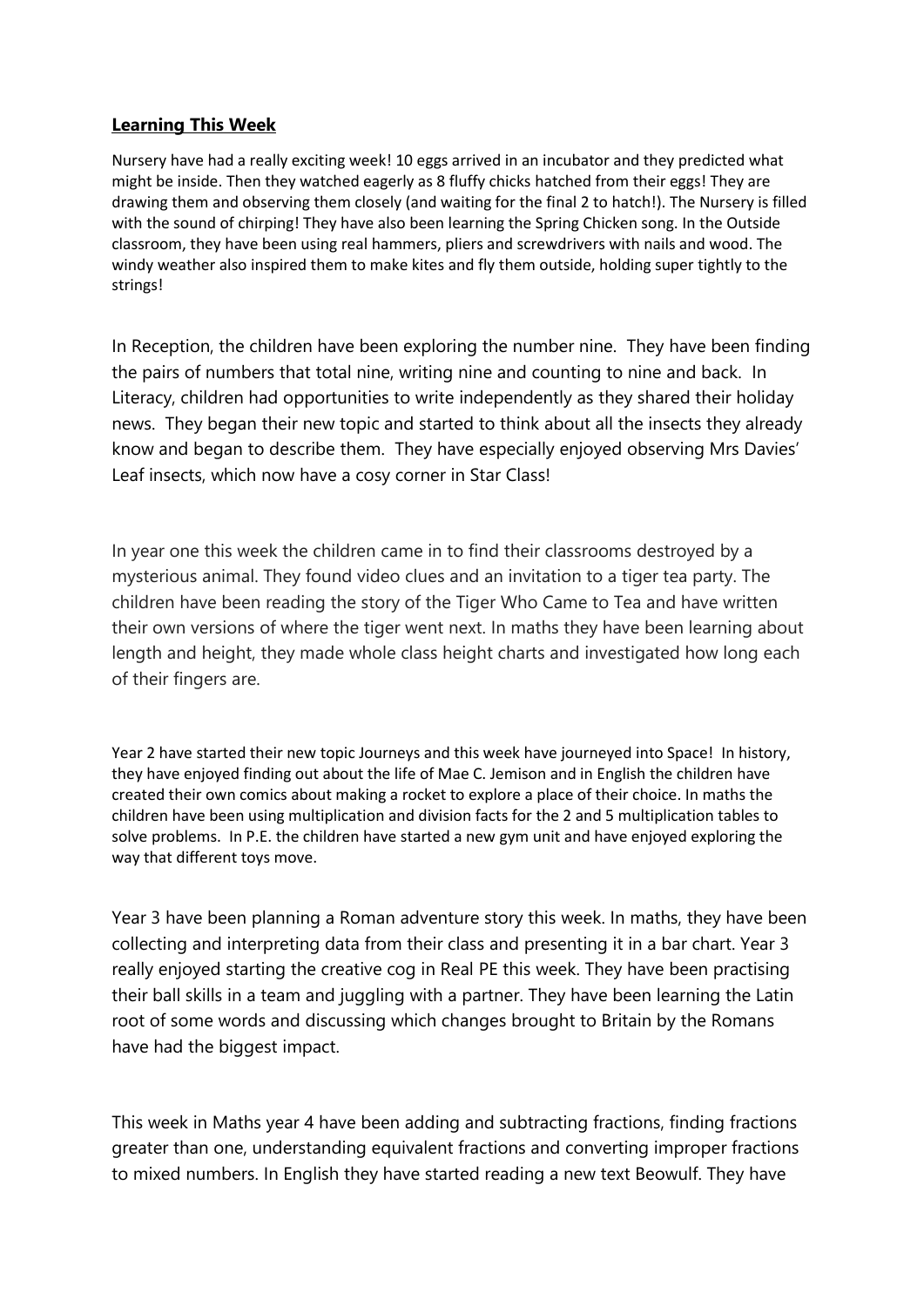been describing Beowulf using expanded noun phrases and superlatives. They have also started a new history topic 'The Anglo Saxons and Vikings', have placed them on a timeline and studied maps to see where they come from and where they settled.

Consolidating their knowledge of fractions has been the maths focus in Year 5 this week. The children have worked through multi-step word problems using unit and non-unit fractions. In English, Year 5 have written informative guides about how to survive in the Amazon Rainforest. Top tips have included how to survive snake bites, contaminated water and falling trees.

This week in year 6 they have been continuing with work on algebra, formulating expressions and solving equations. In English, they have started exploring the Horrible Science books, identifying the main features to help us to plan 'Evolve or Die' fact files. In preparation for this, they have had fun researching some strange adaptations in nature including the Red Lipped Batfish and Frozen Frog - ask your child to find out more!

We are very proud of all the children in year 6 who have settled in well after half term and embraced the challenge of some assessments this week. They have worked incredibly hard and from the year 6 team, we hope they all have a well-earned, restful weekend.

#### **World Book Day**

At Sandhurst, we love reading and provide varied opportunities for children to access quality children's literature. In particular, our school library, 'pop up' reading areas and class libraries all provide a calm space for our children to experience reading and the chance to take home a book. However, replenishing book stocks whilst ensuring that they contain a selection of up-todate, inspirational texts can be costly. Sandhurst needs YOUR help. We have formed a partnership with our local bookshop experts - Moon Lane Books - to create a wish list of books for you to donate. We will launch it on Thursday 3rd March, to celebrate World Book Day. If you can donate a book, simply go to *[http://www.moonlaneink.co.uk](http://www.moonlaneink.co.uk/)* select Sandhurst School on the menu, then click on the year group of your choice to view the available texts. Our wish lists will remain live all year round and will be regularly updated in response to the number of books purchased. Please help us to create a buzz about reading by keeping our book areas full of books we know your kids will love. On Thursday children can dress up as a book character, wear their pyjamas or make a mask. So something for everyone.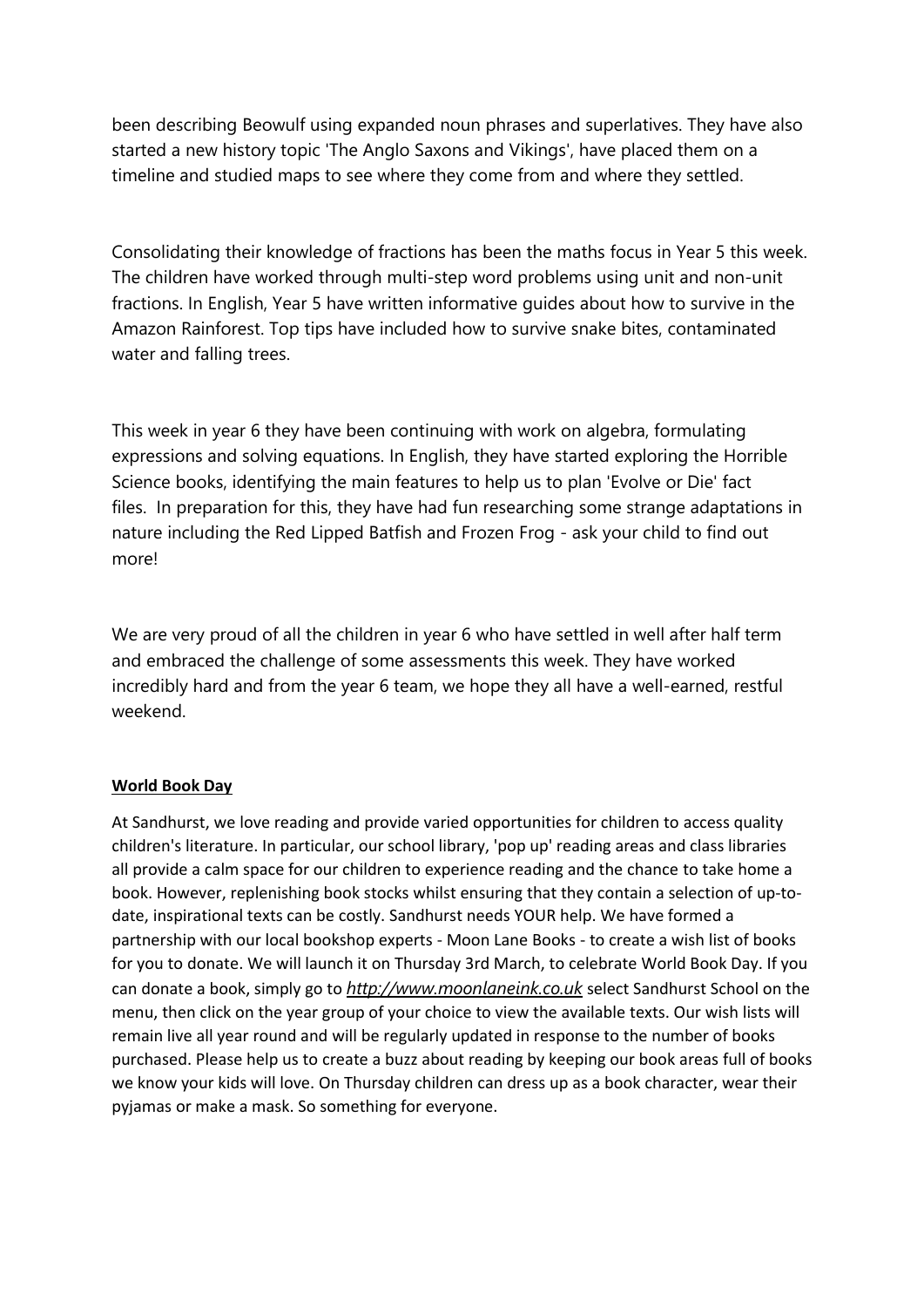### **Planetarium Visit**

As part of this year's theme of outer space, we have invited the "Wonderdome" mobile planetarium to visit the school on Wednesday 9 March and Thursday 10 March. This will allow all children from Year 2 to Year 6 to experience an interactive guided tour around the solar system and beyond!

In order for the visit to take place, it is necessary to ask you for a contribution of £3.00 payable via Parentmail. Thank you!

#### **Migration Museum Competition**

I was so please to attend an event at the Migration Museum in the shopping centre in Lewisham. It is such an interesting museum to visit. They are holding a competition for children from 9 to 18. Please do look at the attached flyer.

#### **Parent Support**

I have attached some information from the South London and Maudsley Trust about various courses they are running to support parents. Please take a look at the attachment.

### **Platinum Jubilee Menu Competition**

Radish are running a competition for children to create a menu 'fit for a Queen'. The winning menu will be used for a special Jubilee lunch in school. Please see the attached flyer.

#### **Lost Coat**

Oscar in Sun class has lost his new navy blue puffa jacket. We have looked but cannot find! It has his name in it. Please could you check to see if anyone has picked it up by accident? Thank you.

# **Community and Family Learning**

The Community and Family Learning have lots of good courses so I have attached their leaflet.